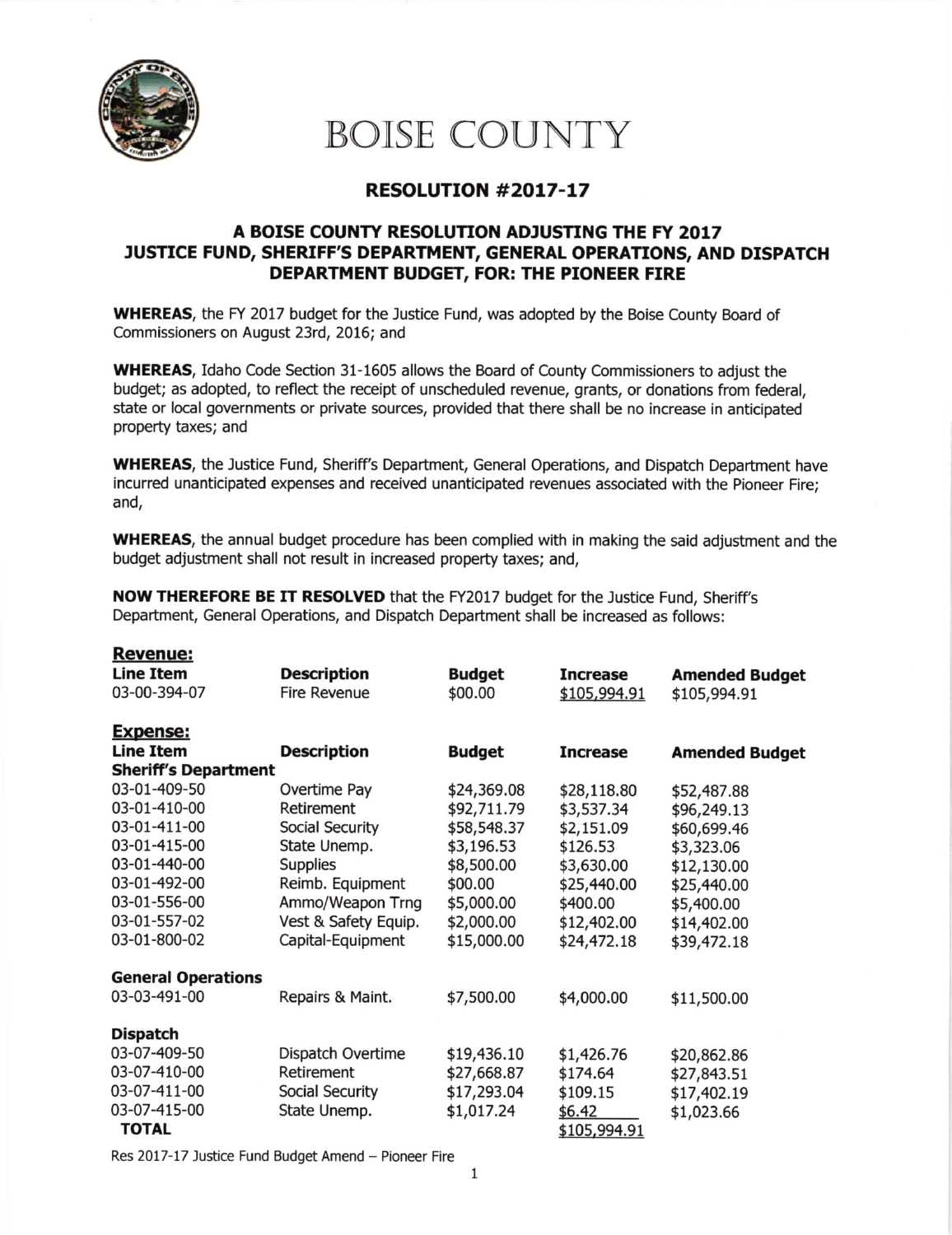APPROVED and ADOPTED in open session this 28<sup>th</sup> day of February, 2017.

**BOISE COUNTY BOARD OF COMMISSIONERS** 

ALAN D. WARD, Chairman

**ROGER B. JACKSON, Commissioner** 

 $\epsilon$ ai

**LAURA L. BAKER, Commissioner** 

Attest:

T. PRISCO, Clerk to the Board **MARY**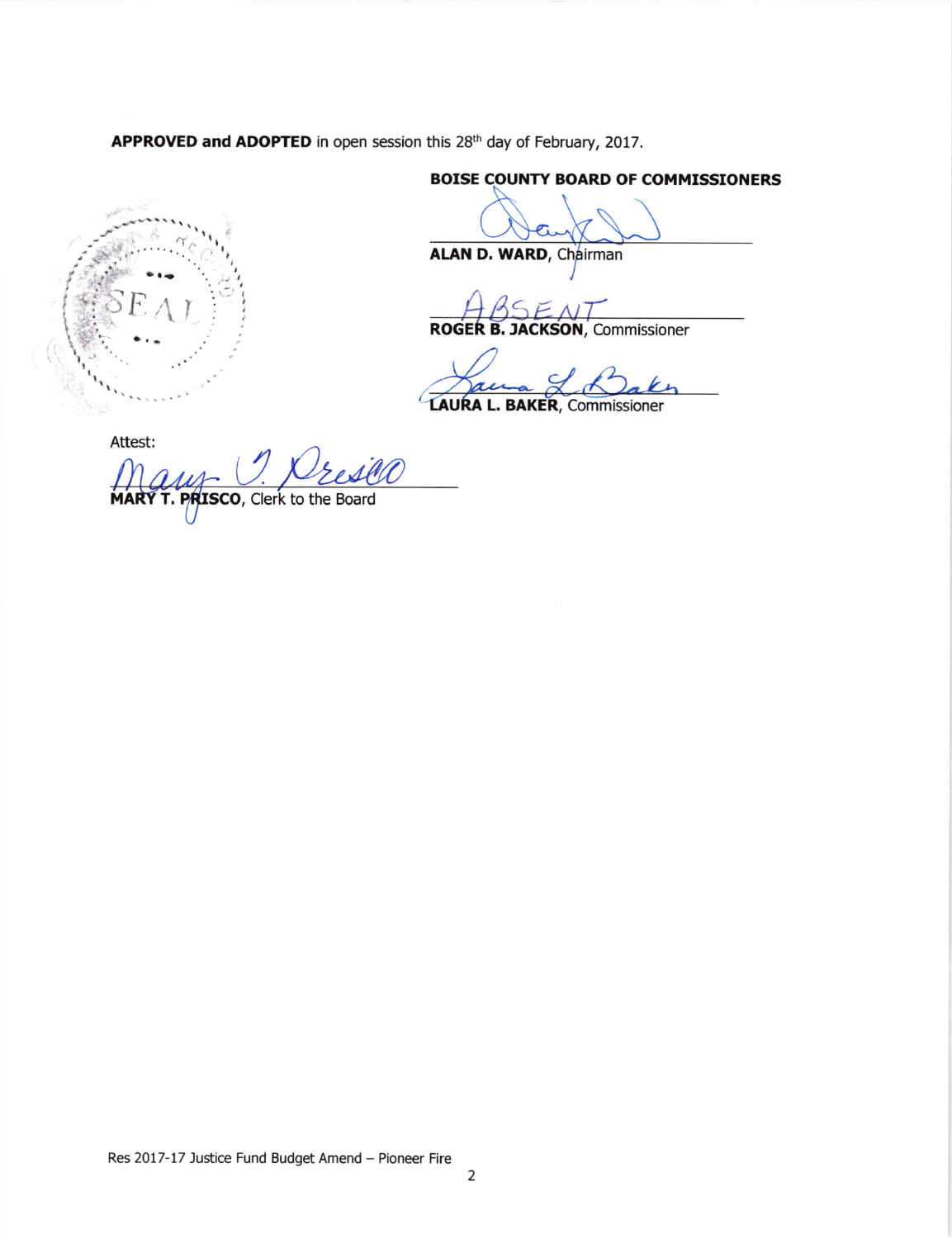|                                     |                 |                      |                           |              |                   | <b>Expenditure Report</b>   |
|-------------------------------------|-----------------|----------------------|---------------------------|--------------|-------------------|-----------------------------|
| Item                                | Quantity        | Price per unit       | Vendor                    |              | <b>Total Cost</b> | <b>Account #</b>            |
| <b>Road Block Salaries</b>          | n/a             | n/a                  | $n/a \simeq$              |              |                   | 96,055.09 03-01-0000/0001   |
| <b>Patrol Salaries</b>              | n/a             | n/a                  | $n/a \simeq$              |              |                   | 15,630.92 03-01-0409-0050   |
| <b>Dispatch Salaries</b>            | n/a             | n/a                  | $n/a \simeq$              |              |                   | 1,426.76 03-07-406-0001     |
| <b>Benefit Accrual for changes</b>  | n/a             | n/a                  | $n/a \simeq$              |              | 6,105.17          | See 'Benefit Revisions' Tab |
| Idaho City                          | n/a             | n/a                  | $n/a \simeq$              |              |                   | 25,440.00 03-01-492-0000    |
| <b>Body Cams</b>                    | 14/7            | \$276/\$95.00 + plan | Wolf Com \$               |              |                   | 14,672.83 03-01-08-0002     |
| New Body Armor and carrie           | 13              | \$<br>954.00         | Uniforms2gear \$          |              |                   | 12,402.00 03-01-0557-0002   |
| <b>Binos</b>                        | 13              | \$<br>191.99         | Vortex \$                 |              |                   | 2,495.87 03-01-0800-0002    |
| Flash lights w/ battery and charger | $13 \;$ \$      | 142.98               | Streamlight \$            |              |                   | 1,858.35 03-01-0800-0002    |
| <b>Surface Cases</b>                | $13 \;$ \$      | 60.00                | Amazon S                  |              |                   | 780.00 03-01-0440-0000      |
| GPS life Maps and mount             | 13              | \$<br>106.98         | Amazon S                  |              |                   | 1,711.68 03-01-0800-0002    |
| <b>Gun Cleaning Supplies</b>        | n/a             |                      |                           | \$           |                   | 300.00 03-01-440-0000       |
| <b>Grendade Launchers</b>           | 2               | \$<br>295.95         | <b>American Spc. Ammo</b> | <sub>S</sub> |                   | 591.90 03-01-0800-0002      |
| <b>GL Munitions</b>                 | 16 <sup>5</sup> | 25.00                | Chief Supply S            |              |                   | 400.00 03-01-0556-0000      |
| docking stations                    | 2               | \$<br>200.00         | CAI \$                    |              |                   | 450.00 03-01-0800-0002      |
| scopes                              | $\overline{2}$  | \$<br>839.99         | Vortex                    | Ŝ            |                   | 1,679.98 03-01-0800-0002    |
| sniper rifle                        | $\mathbf{1}$    | \$<br>1,011.57       | Savage                    | \$           |                   | 1,011.57 03-01-0800-0002    |
| building repairs                    | n/a             | n/a                  |                           | \$           |                   | 4,000.00 03-03-0491-0000    |
| OT salaries                         |                 |                      |                           | \$           |                   | 12,487.88 03-01-0409-0050   |
| coins                               |                 |                      |                           | \$           |                   | 1,550.00 03-01-0440-0000    |
| lapel pins                          |                 |                      |                           | \$           |                   | 1,000.00 03-01-0440-0000    |

total:

\$ 202,050.00

\$ (96,055.09) FY2016 Resolution 2016-52

\$ 105,994.91 FY2017

**Received:**  $\zeta$ 202,050.00

Remaining: \$

 $\sim$